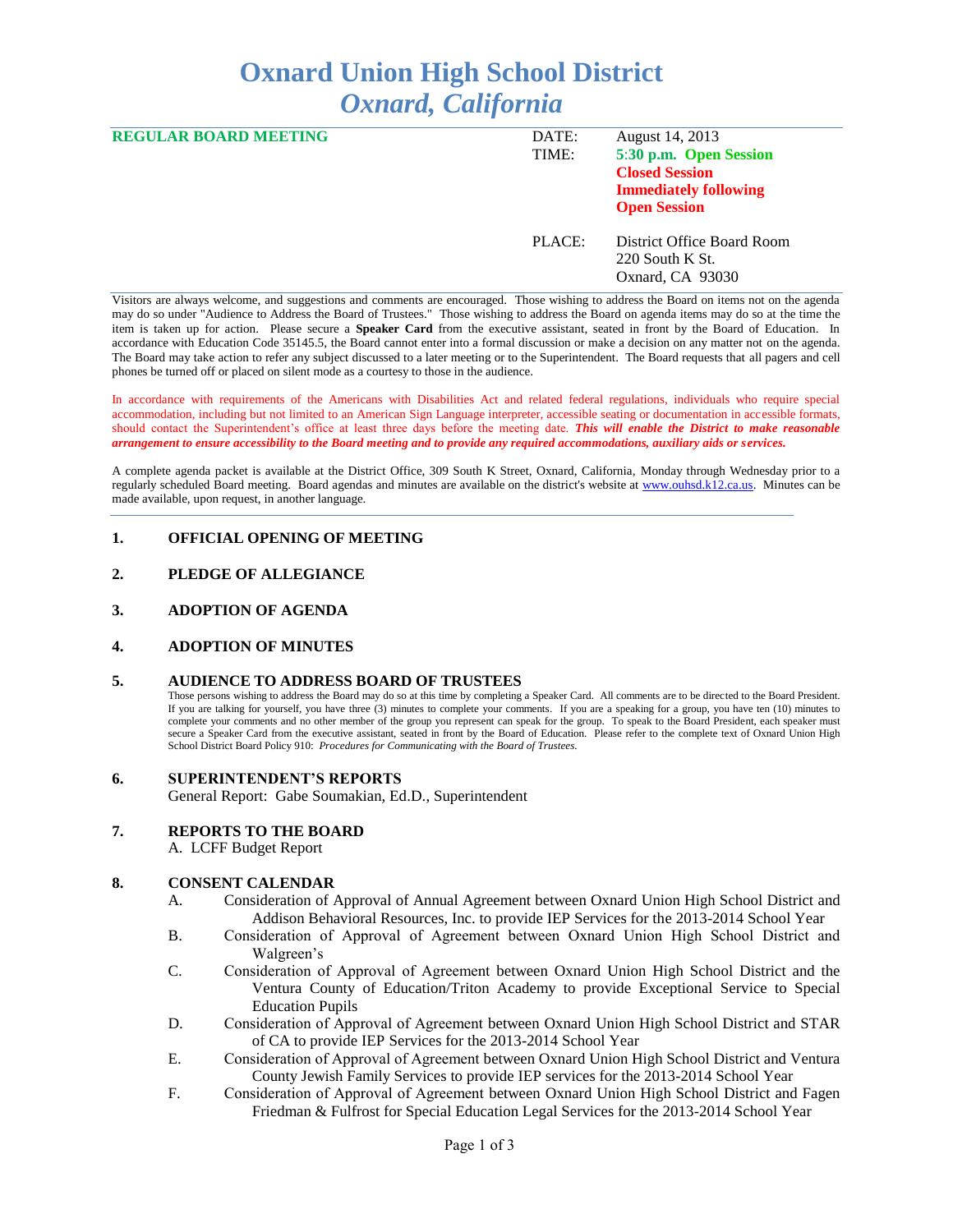# Board Meeting Agenda August 14, 2013

- G. Consideration of Approval of Waiver of CAHSEE Requirement for OUHSD Students with **Disabilities**
- H. Consideration of Approval of Agreement between Oxnard Union High School District and Abbott & Burkhart Therapy for Speech Services for the 2013-2014 School Year
- I. Consideration of Approval of Agreement between Oxnard Union High School District and Cathleen Lewis for Visual Impairment Services for the 2013-2014 School Year
- J. Consideration of Approval of Agreement between Oxnard Union High School District and the AVID Center
- K. Consideration of Approval of Certificated and Classified Personnel
- L. Consideration of Approval of Agreement between Oxnard Union High School District and Camarillo Police Services to provide School Resource Officers at Adolfo Camarillo High School and Frontier High School for 2013-14
- M. Consideration of Approval of Agreement between Oxnard Union High School District and Ventura County Sheriff's Department to provide a School Resource Officer at Rio Mesa High School for school year 2013-14
- N. Consideration of Approval of SI&A School Innovations and Advocacy ATTENTION2ATTENDANCE(A2a) SERVICES AGREEMENT for 2013-14
- O. Consideration to Approve the 2013-2014 Agreement between Oxnard Union High School District and Ventura County Community College District, Oxnard College for NAVIANCE **SUCCEED**
- P. Consideration of Approval of the THRIVE-Truancy Habits Reduced to Increase Vital Education Program (SARB/Truancy Funding) for 2013-14
- Q. Consideration of Approval of Amendment #2 between Oxnard Union High School District and APEX Learning Inc. for Digital Curriculum Solutions
- R. Consideration of Approval of Renewal of Agreement between Vavrinek, Trine, Day & Co., LLP and Oxnard Union High School District for Audit Purposes
- S. Consideration of Approval of Renewed Memorandum of Understanding between Oxnard Union High School District/Adult School and the City of Oxnard Housing Authority for English as a Second Language (ESL) Classes
- T. Consideration of Approval of Authorization for Penfield & Smith Engineers, Inc. to Provide Expert Local Agency Planning Coordination Services for the Oxnard Comprehensive High School Project
- U. Consideration of Approval of Purchase Orders and Direct Pays, July 17 July 31, 2013

# **9. ACTION ITEMS**

- A. Consideration of Approval of Donations and Community Recognitions, June 17 August 1, 2013
- B. Consideration of Approval of the 2013-14 Agreement between the Oxnard Union High School District and the National Academy Foundation
- C. Consideration of Approval of the Agreement between the Oxnard Union High School District and the Ventura County Community College District, Oxnard College for Implementation of the National Academy Foundation Services
- D. Consideration of Approval of Agreement between Oxnard Union High School District and Ventura County Office of Education for CAL-SAFE (California School Age Families Education) services for 2013-2014.
- E. Consideration of Acceptance of "Project Conditions" for the City of Camarillo Approval of a General Plan Amendment, Pre-Zoning and Land Division for the Construction of the Camarillo Academy High School and Performing Arts Center Project
- F. Consideration of Approval of GAMUT Online Board Policy Manual

# **10. BOARD MEMBERS' REPORTS AND COMMUNICATIONS**

# **11. ITEMS FOR FUTURE CONSIDERATION**